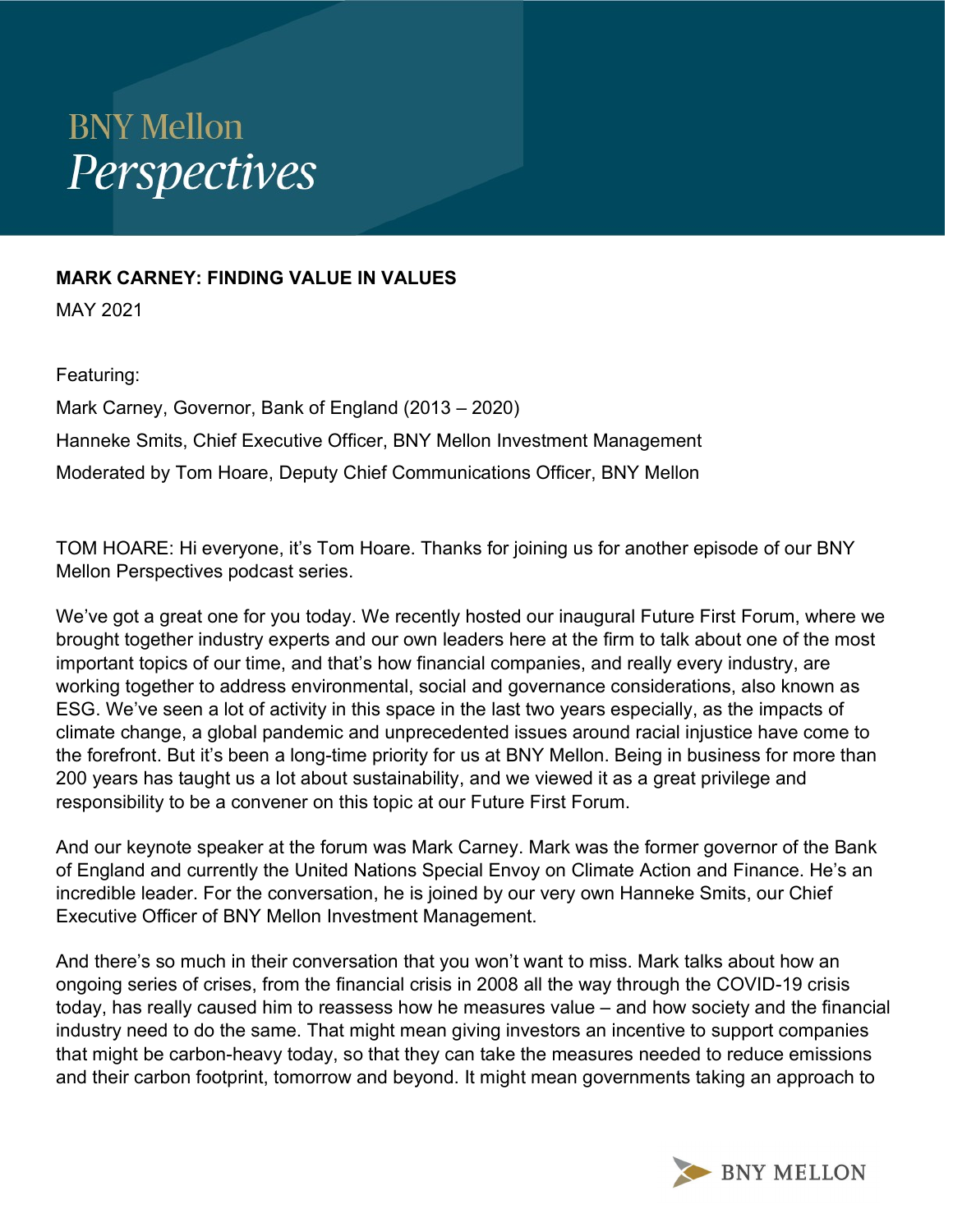climate policy that creates more transparency and predictability for companies and investors. And overall, it means moving away from the notion that there has to be a trade-off between planet and profit, or between the short and the long term. Because as we know, both matter in the context of ESG.

So I really hope you enjoy the discussion. And as always, share your feedback. Listen, rate, review; tell us whatever you think wherever you listen to your podcasts. We'll see you at the next episode, and please enjoy this conversation between Mark Carney and Hanneke Smits from BNY Mellon's Future First Forum. Thanks again.

HANNEKE SMITS: Welcome. And thank you for joining us today for a conversation with my esteemed guest Mark Carney. My name is Hanneke Smits, and I'm CEO of BNY Mellon Investment Management.

I'd now like to welcome and introduce our speaker today. A world-renowned economist, Mark served as governor of the Bank of England as well as governor of the Bank of Canada. I've had the honor and pleasure to work with Mark quite briefly during his final year at the Bank of England on which board, or court as it's known, I served as a non-executive director.

He's currently the United Nations Special Envoy for Climate Action and Finance and finance advisor for COP26 to the British Prime Minister. Most recently, he released the widely acclaimed book titled Values: Building a Better World for All, which looks at the challenges of today's market society and specifies how societies need to reframe their values and reform markets accordingly.

With that, Mark, thanks for joining us here today. And I just want to start with the book. What led you to writing it? Can you please talk to us about the thinking behind the title, Values?

MARK CARNEY: First, Hanneke, thank you for having me. It's lovely to see you again. Yes, we did work together for all too brief a period, but you've gone on to bigger and better things. And I wrote a book. Why did I write a book? In part, it was through my experience as a governor both in Canada and the U.K. In the end, I was a governor during a period of crisis. I started really at the start of the global financial crisis.

I started in February of 2008. Bear Stearns failed within two weeks of that. And my last day at the bank was the Ides of March of last year. And the last act at the bank was on Sunday evening, an emergency swap line with the Federal Reserve as part of the COVID emergency response.

I wanted to use the opportunity of stepping back from leadership or policy leadership to reflect on what were some of the common drivers of this situations. Why did we have the various crises? Was there a common attribute to that? And was there something to take from the response that we had to the credit crisis, to the COVID crisis, and to the ongoing climate crisis that could help accomplish the second part of the title, which is building a better world for all?

And my thinking sort of centered in the end on this relationship between value in the market – how we price things, how we value things, and what can be valued in the market – and what should be kept aside. And our values as individuals, our values as a society. And the essence of the title is to have a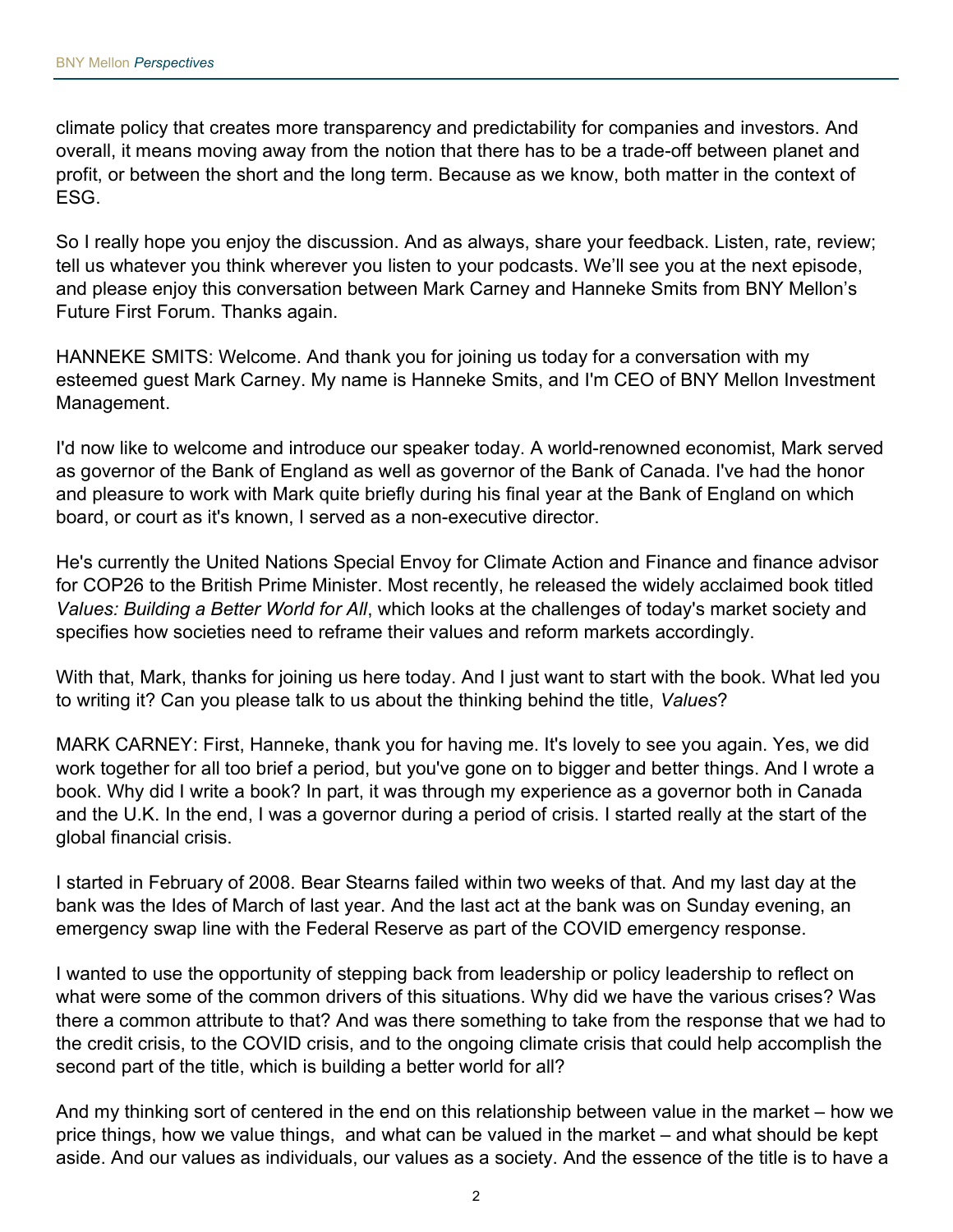bracket or a parenthesis around the S, because that relationship can run in both directions.

Take one extreme, which is the run-up to the financial crisis of 2008. The values of the market became paramount. We had a period of what one can term market fundamentalism, where the answer to problems in markets tended to be to build more markets and to deregulate. That's how we ended up with a world of CDO-squared derivatives underlying cash instruments. And that undercut the essence of the market, the social capital market, and led to some of the challenges that we had.

To flip it around more positively, and I'll finish with this: What we're seeing in the COVID crisis are the values of society coming to the fore – individuals, the way they behaved, with solidarity, and responsibility, fairness, a sense of fairness. And also potentially, and I hope actually, with our response to the climate crisis, where we're moving from a situation where it was a trade-off between the short and the long term, between planet and profit, to a hierarchy of values. A value of sustainability.

And in that case, the value of the market. We can harness the power of the market to help achieve the values of society. It tries to span all of that and ground it not just in economic theory, but in the experience of the crisis that we've all been living through.

HANNEKE SMITS: So, I think what I'm hearing is sort of two things. One is that you believe that the financial services sector in particular did learn some lessons that allowed it to actually step up to the challenges of the global COVID pandemic.

And secondly, I think in your book you also reference that the COVID crisis resulted in creating what I think you frame as a policy framework for the common good. And that if there are some lessons that can be applied from that, it's really to solve the biggest challenge that we're facing which is intergenerational, which you just referenced, of climate change.

Can you just elaborate a bit more? What do you mean by the policy framework for the common good? And how can we apply it to the climate change crisis?

MARK CARNEY: One of the points made is not original to me, but a point I try to pick up on in the book, is a question of perspective. And from the perspective of the common good, it's not a utilitarian concept. In other words, it's not on average improvements. But it's really looking at the good of all in society. And a point of perspective is arguably we see most clearly when we see from the perspective of those who are most vulnerable in society. Perspective on the economy is very different if you're unemployed, or a perspective on the security services are different if you're subject to some form of discrimination or to health care if you don't have access to health care.

Taking in all of those perspectives, and to say parenthetically, one of the things that we did try to do at the Bank of England was go out and talk to underrepresented groups, the more difficult economic parts of the country, to understand really the totality of how the economy was doing and the impact of all of our policies.

To go to the heart of your question: One of the things that I think we did see with through the COVID crisis is a recognition that we were all in the same storm but not necessarily all in the same boat. The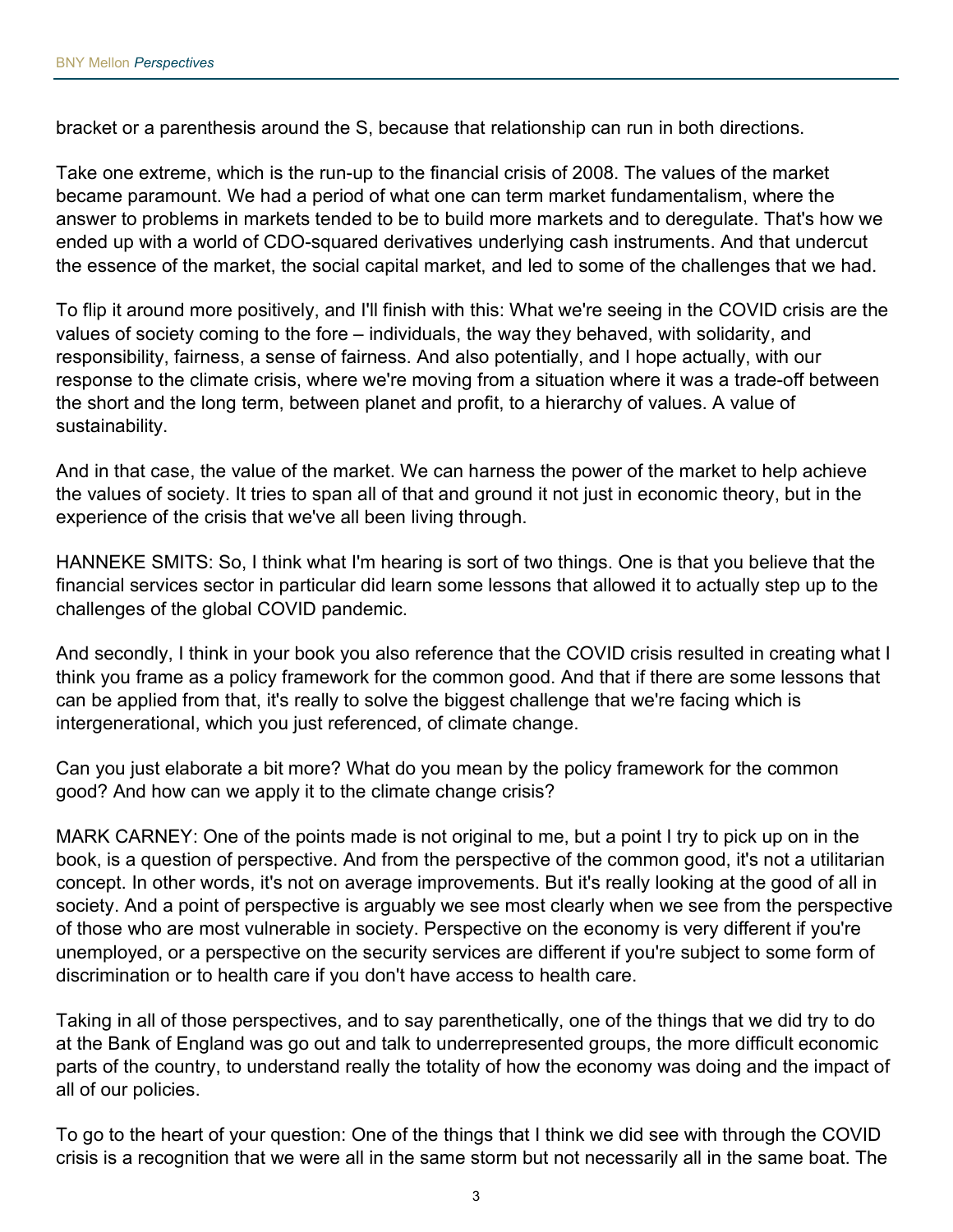risk that some of us have been subject to, the risk that I'm subject to – to personalize, it is much less in this room, working effectively through a computer, than it is obviously for a frontline worker or somebody who delivers my packages.

And the incidence of disease and hardship through the COVID crisis has fallen on those groups disproportionately. And that unfortunately maps to those who are in general more disadvantaged in society. That sense of perspective, that recognition of some of the inequalities, the structural inequalities in society have helped form some of the desire for the response as we come out of COVID. And to try to bring us up together, that's one. And we can come back to that if we wish.

The perspective, though, for climate of those most vulnerable is partly those in countries that have the biggest impact of climate change today. For example, the African continent does the least to contribute to climate change in terms of emissions, but it is the most affected by it. Seven of the most affected countries are African today from extreme weather events.

But the real perspective is the perspective of those who will come after us. Those who are young today who will bear the brunt of climate change. Not just the physical effects, but also the economic effects if we don't address it. And it's having that sense of solidarity, that sense of perspective that then brings the opportunity to bring the future into the present. And take action today to reduce those risks, those impacts in the future. Because it's much, much less expensive, much less costly to act today to address these challenges of the future. And in fact, to bring it back to that relationship between values and value — if it's clear that that's where society wants to go, and I would argue that it increasingly is, we have people that want us to address climate change. One hundred and thirty countries have now set net zero as their clear objective. Then we can organize ourselves and create value in the market in order to achieve that. And when I say the market, I just don't mean financial markets. But I mean within companies and for workers and others. And that process again, I do think that process is underway. And our challenge is to see it all the way through.

HANNEKE SMITS: Partly, like you're saying it's also a function of a perspective of time horizon, right? And the analogy with COVID is also there because it's being observed by many that the cost of COVID will actually also be borne by the younger generation. I'm already seeing that as well by sort of the impact it's having on education, on getting into the workforce, and getting jobs. And so on and so forth.

What you're saying is that it's important to show solidarity with the generation. Not just in COVID, but also from the perspective of climate change. And there are some real actions we can take now. Perhaps turning to what countries are doing with the political landscape having changed quite considerably in the U.S. and Europe recently. Thinking about Brexit, as well as the recently appointed Biden administration, how do you actually then see climate policy playing out over the next couple of years?

We've also seen the recent U.S.-China pledge, for example, leading to some rising optimism for COP26 which is taking place later in 2021. And for which you're financial advisor to the U.K. government. So, putting some of these different actions and events together, can you elaborate on the importance of the Biden's administration's actions to U.S.-China pledge. And actually, in a way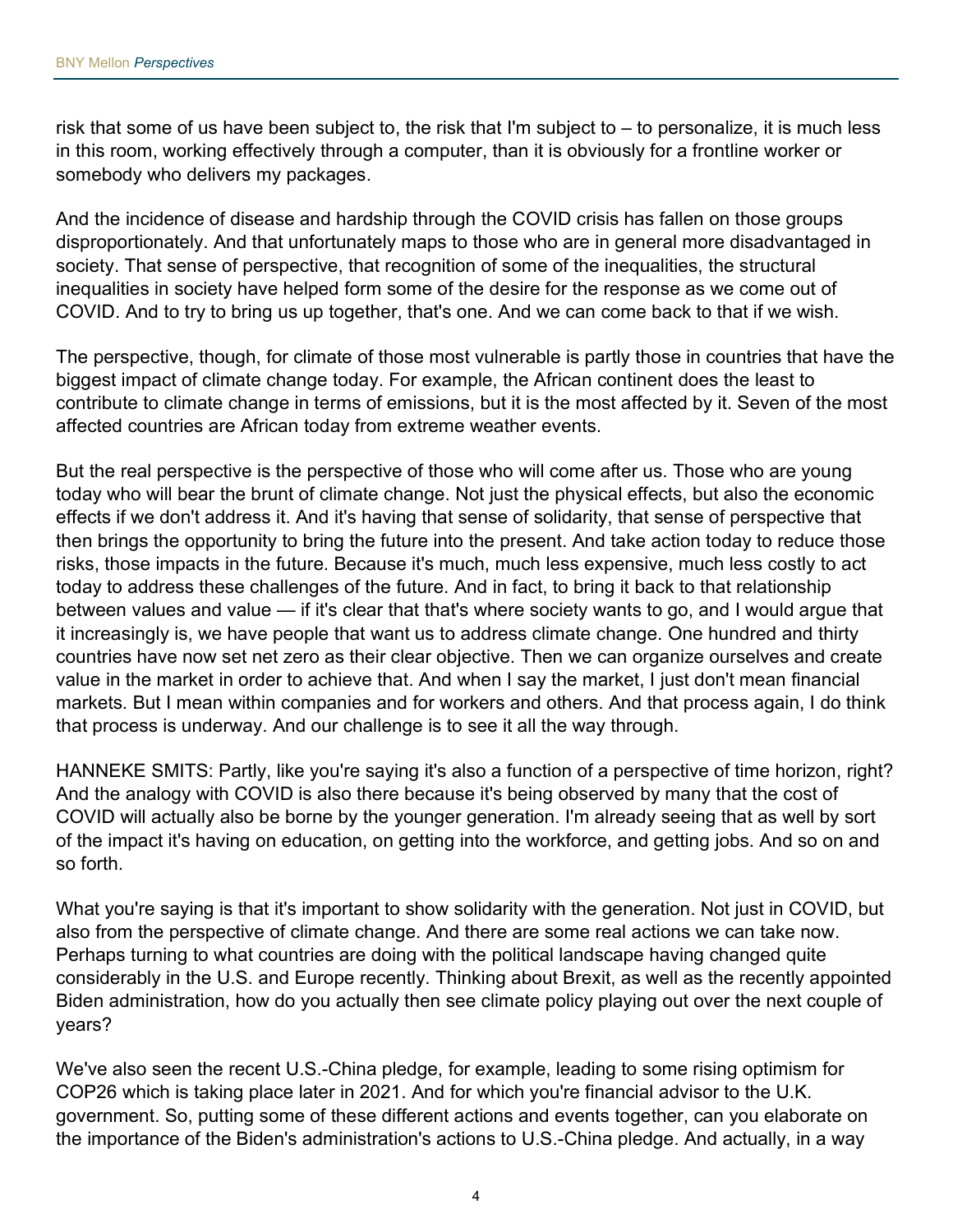the role of international diplomacy.

MARK CARNEY: It's a hugely important set of issues. And the first thing to say is that it's incredibly significant. The actions of both China and the United States in the last six months are incredibly significant. I stand by what we were talking about earlier, which is, we've had this broad movement towards sustainability in our societies. It's manifest in European policy, U.K. policy, Canadian policy, policies in a variety of countries.

But it's critical that the largest economies, the largest emitters, are full participants in this and really are leading it. And so President Xi's commitment to net zero by 2060 for carbon in China that he made at the General Assembly of the UN in September was a landmark moment: first major emerging economy to do anything like that.

Of course, the engagement of the Biden Administration. You rightly referenced, Hanneke, that recent agreement brokered by Secretary Kerry between the U.S. and China on climate. The Biden Climate Summit was very important as well.

What can we expect? And I think first and foremost, the U.S. coming back into the Paris Agreement, which has happened. The U.S. setting out clearly its objectives: the percentage by which it will reduce greenhouse gas emissions by 2030, a near-term target in climate terms. Incredibly important in and of itself in terms of the impact on the environment. But also, I think, throws down the gauntlet in a constructive way to other advanced economies to do more.

We've seen that with the U.K. already in advance with the U.K.'s pledge down 78 percent by 2035. We've seen in the EU. We'll see it from other advanced economies. And it's that dynamic we need for success in Glasgow this November, which is to have those economies that have had the largest historic emissions, have the largest emissions per capita. In other words, the advanced economies to be making high-ambition material progress. And in that process, pulling in the major emerging economies alongside. China will be critical, as will be India, Indonesia, Brazil, in accelerating.

One of the things that I'm very focused on, and I know you are at the institution is, what's the role of the private sector and what's the role of private finance? As countries get more and more serious about it, as the citizens are demanding it, as policy moves, what role can private finance play to invest in, to accelerate, to build this move to a more sustainable economy? We're at a point to bring the thoughts together.

We're at a point where something which is an existential risk if unaddressed, unaddressed climate change is turning into a major commercial opportunity. The solution to the risk becomes valued. After all, if you're solving the biggest risk of our time, you're creating a lot of value as part of the process.

This interplay between where you started, likely with the U.S. and China, I'm encouraged by the momentum there. And candidly, it's one of the only areas where there is cooperation between the U.S. and China at present. And it's of course the most, in many respects, the most important area. If we can build on that private sector moving in behind, we could make huge, huge progress for Glasgow.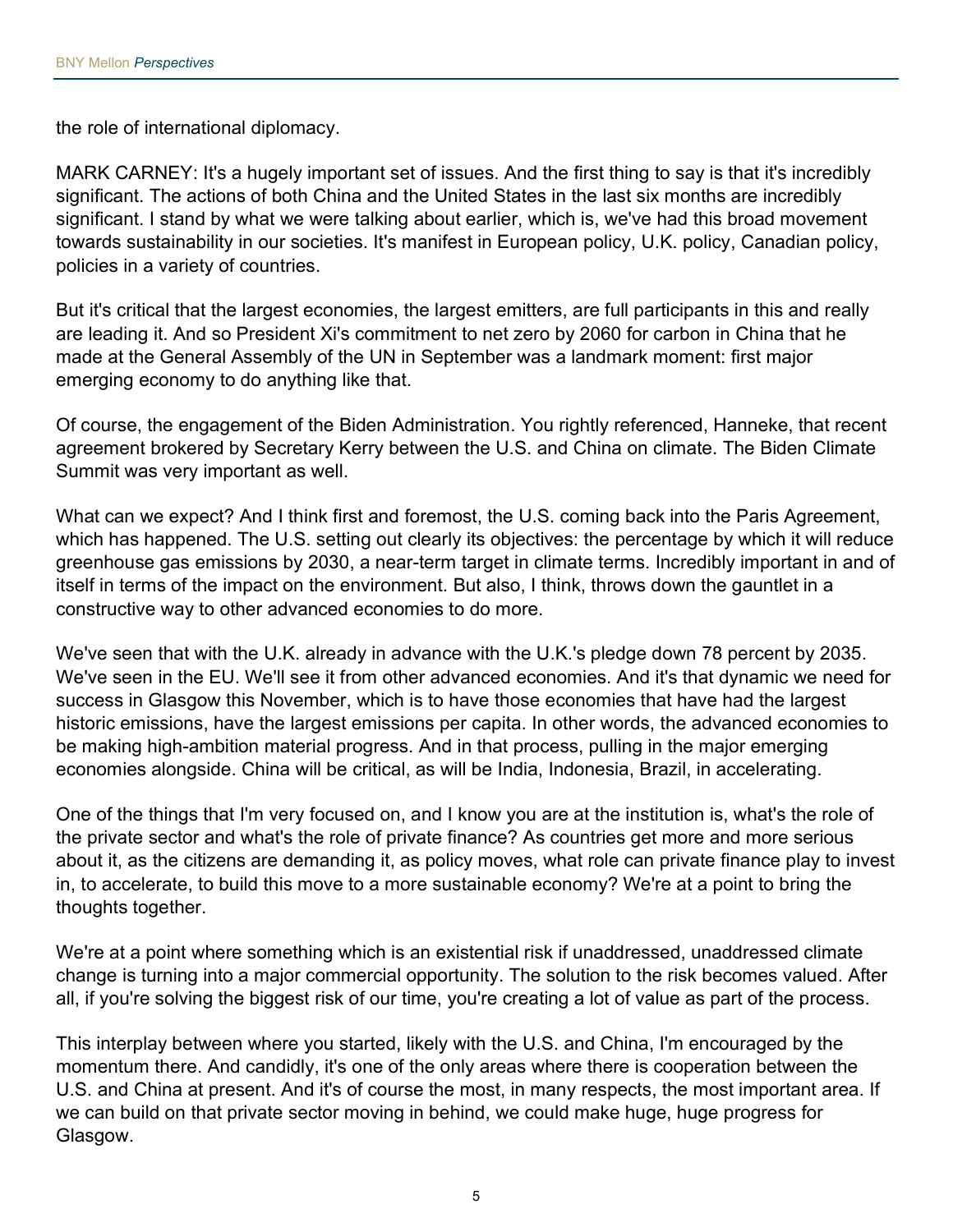HANNEKE SMITS: And I think the private sector is moving right to and starting to see it also as you say. As a commercial opportunity, as an investment opportunity. Not just as a purpose that companies need to lead. And I think what I'm hearing you say is diplomacy alone is going to get us so far. Which to some extent was also the result or lack of results initially perhaps from the 2015 Paris Agreement. Which is clearly a resounding success from a diplomacy perspective. But in terms of effectiveness, there's a lot more that is starting to happen. With governments alone can't make the change happen. The private sector has to step in too.

Now, having said that, I do think that there are some solutions and policies that can be adopted to achieve results. And what do you see as examples of those?

MARK CARNEY: And actually maybe, just to underscore part of what was the success of Paris, and then I'll go to the policies… What was great about Paris... It was a success of climate financial diplomacy, and it absolutely had to happen. And to me, three things came out of Paris. First, was a very clear objective for the world of sub-two degrees and this stretch target of one and one-half degrees. That's what 195-plus countries agreed to. Secondly, the countries showed up with their best efforts domestically of what they were going to do to try to achieve it.

And crucially, there was an objective add up of those policies. They didn't show up and say oh, this solves the problem. In fact, they said we want to get to less than two degrees. And when we add up what everyone says they're going to do, it's going to be 2.6 degrees even if they do it all. And then there was slippage from there. That was the bad news, but at least it's objective. We have a framework that's objective.

And the third thing which really underscored the start was to bring in the private sector as part of this process in a much bigger way, a much more structured way than before. Now that last, all of those elements go into Glasgow.

And your question: The issue you put on the table is what's the relationship between policy. . . The way I look at it, what's the relationship between policy and what happens in the private sector? And what's the relationship, if I can borrow a phrase or word you put it earlier, which is about companies with purpose. And so a company that has a sense of purpose has a sense of... And I know your leadership around ESG and the broader set of discussions, if you're aware of your environment, you're aware of what your stakeholders want. And that's part of your purpose. You're anticipating where society wants to go, and also where policy will probably go in order to achieve it.

Now, what are the policies that are most effective at this stage? I think one of the things... And this is a point Janet Yellen and I made six months or so ago before we knew she was going to go on to even greater things. Maybe she knew, she probably did know at the time, I suppose. We wrote a long paper which I can distill into a couple of sentences, which is that if you have credible and predictable policy, the financial sector and most importantly the real economy will pull forward adjustment.

In my old life as a central banker, one of the most important things was the market could anticipate broadly which direction you were going to go. When you would broadly raise interest rates, how we would react to changes in the economy? And then the market would do a lot of that work for us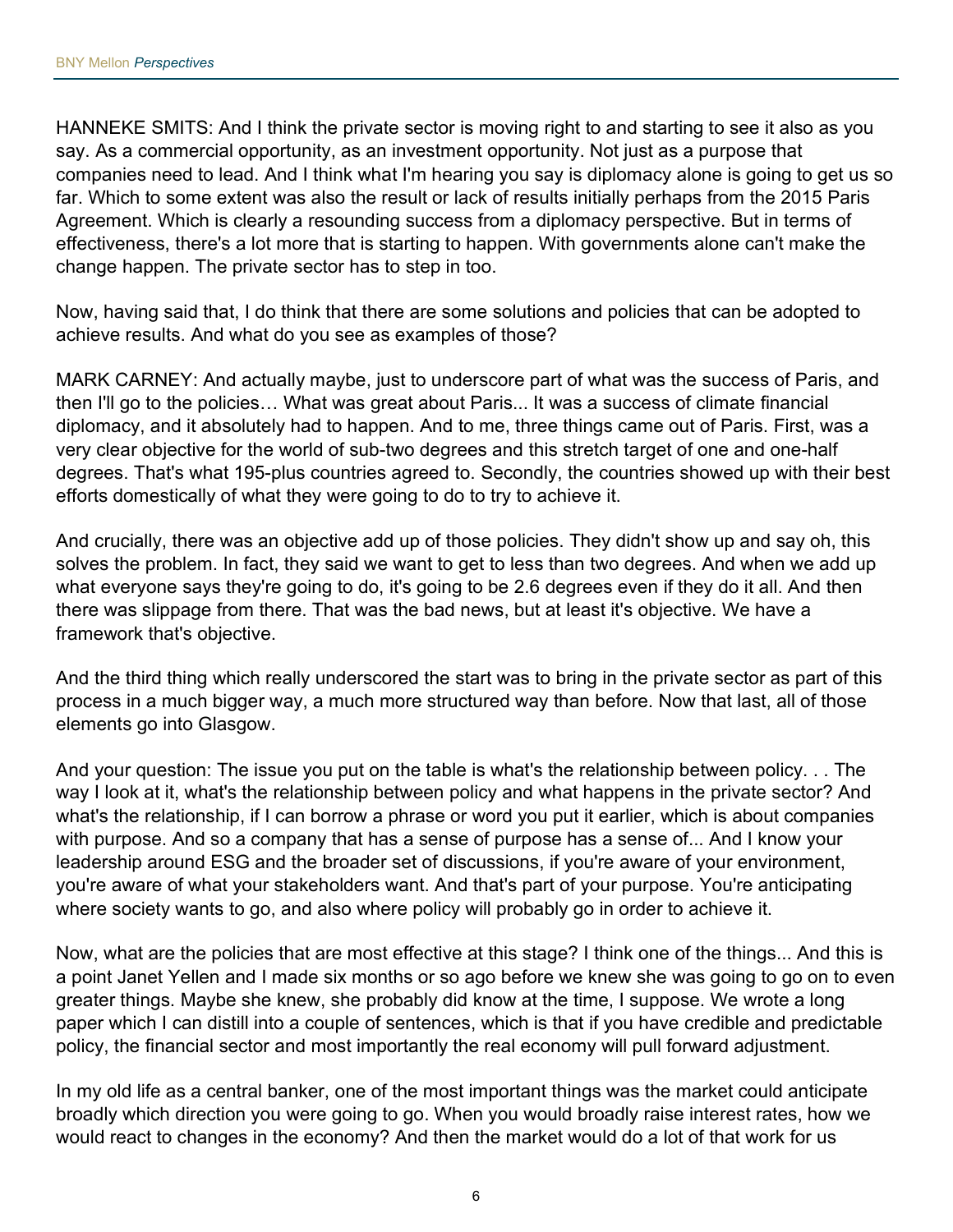because they would reprice interest rates and market interest rates and reprice other securities, which would affect what happened. And it made it easier for us to adjust if you had credibility and a degree of predictability. It's the same in climate.

A couple of examples of this: For example, in Europe, the ban on internal combustion engine on new vehicles after 2030. That's predictability. I'm an automaker. I'm going to sell into the European market. I have one, maybe two maximum model years that I . . . or models that I can produce with internal combustion engines and still sell. But I know that I really want to put all my effort into electric vehicles for the European markets, including charging infrastructure, including my work with suppliers. So I've got a future signal which tells me today what I should do. And that's driving innovation and investment.

I'm joining you from Canada. We have a carbon price of \$30 a ton today. Mildly interesting. What's important is the government is legislating that, that price will go to \$170 by the end of the decade. The \$30 price is interesting. The \$170 is significant for the business. And business investment is going to be driven off of that.

It's those types of policies. It doesn't always have to be a carbon price. It can be regulation, it can be requirements for fuel standards or emission standards. And even public investment in certain technologies such as hydrogen, such as aspects of carbon capture, which signal the importance or the opportunity that's there. All of those policies can help accelerate the investment that we need to get to where we need to go to.

HANNEKE SMITS: By putting some of those policies in place, it's really forcing companies to review how to allocate capital, how to put their budgets together, where they're going to invest and where they're going to disinvest. Because your example of carbon pricing in Canada, that clearly becomes a disincentive over the long term. And then companies have to act and come up with a plan.

You also mentioned the markets. And again, that's a feature in your book as well. Your profound belief in the market's ability to solve problems. So, if we think about the markets and if they're going to help us to join the battle against climate change, do you actually think we're ready from an infrastructure perspective? Which I know you have a view on from your previous roles to accommodate the necessary investment to achieve net zero.

MARK CARNEY: It's a great question, and I think the answer is we're getting there but we're not fully ready. For example, one of the things that we've been working on, really only over the course of the last five years, has been consistent and comprehensive climate disclosure. Not just what a company's carbon footprint is today, but how it's going to manage it tomorrow. And how senior managers like yourself... How it's managed and optimized. And where the opportunities are.

The TCFD, which you've been a supporter of from the start, is on the pathway to becoming mandatory. It's one of our objectives for COP26 for all the major economies to basically have the same type of climate disclosure as we have for financial disclosure. There's a framework for it that's called the TCFD. The U.K. is going to legislate it, Switzerland has put it in place, New Zealand, others. And Japan on a comply or explain basis. And actually, the IFRS, which of course does the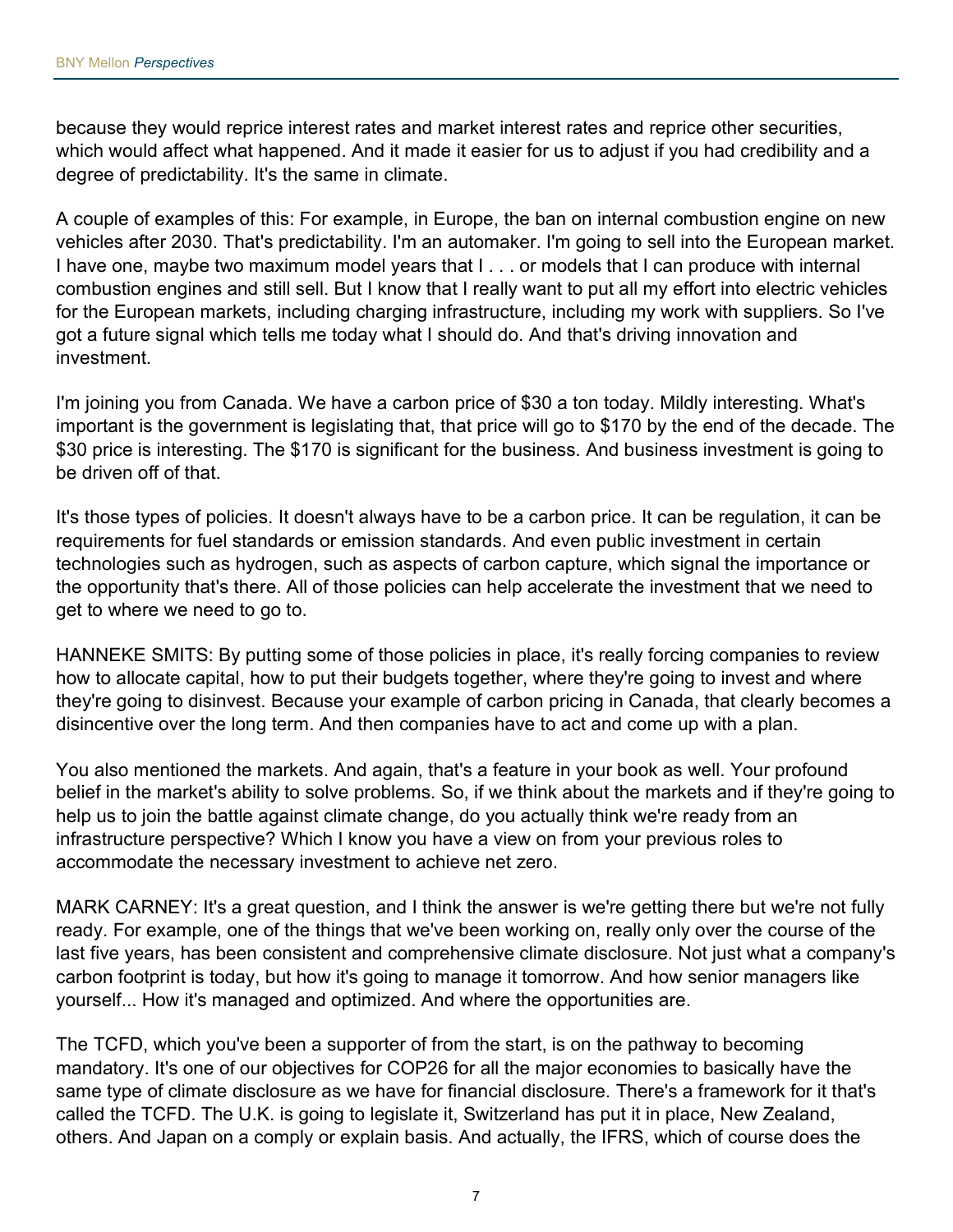accounting disclosure rules for 140 countries, is very likely almost certainly going to develop climate disclosure rules for those countries as well. That's a building block. But that's part of the infrastructure. It's necessary but not sufficient.

We also need to have taxonomies and indices that are focused on the transition. I mean, it is useful, to be clear. It is useful to be defined about what is green but this is a transition. It is a journey from where we are today. Which unfortunately is relatively part of our economy. And we need to move through the color scheme, from brown to olive to light green to kelly green, if you will. And a taxonomy or a way of representing the progress that's there. Because you may be in a position as an investment manager where you see an opportunity, where there's an alignment between a company that is de-carbonizing, has the potential to decarbonize with a big investment – could be the steel industry, could be the auto industry.

And at the point you make the investment, your carbon footprint as an investor goes up because you've invested in somebody who in a few years from now will be able to decarbonize. And you're making a huge contribution to the planet. You're also putting yourself in a position where you've invested in somebody who's going to be more competitive and profitable if that's your expertise.

We need the infrastructures so that you are at a minimum not penalized for that. From a carbon accounting perspective, that you get credit for the future. And there's ways to do that. Things like portfolio warming techniques and others that are being developed. All of that sort of infrastructure needs to be put in place. It is in process with experts such as yourselves and we need to finish the job on that.

Last point. I mean, there's more to do, but we also need some new markets. There are some missing markets here. And I am a believer in markets properly structured. And one of those missing markets is for carbon offsets. We have 1,300 – and it will be more soon – of our largest companies around the world who have net zero targets. Some of them have negative targets. Microsoft would be a prominent example.

In that journey from where they are today to getting absolute emissions down, there is value in reducing the overall footprint over time. The net in net zero. And the only way to do that is through offsets. And we need a credible market for that. We don't have it yet. That infrastructure is being put in place for that market. We're looking to launch something by the end of the year and grow it pretty quickly. This is a potentially a hundred billion dollar a year market from basically nothing.

And as you well know with markets, they work if they're credible. They work if they have the infrastructure. And that's why we have the best working on putting that in place. There is a lot of work still to be done. There's a lot of work and train. The optimist in me is very positive about it. And the only caveat is that as with everything in climate, we don't have that much time and we need to really move this at pace.

HANNEKE SMITS: I think you're right. Time is not really on our side. And that point is hitting home for governments around the world as well as companies. I do want to pick up on some of the observations you made around taxonomy and measurement. As you've also said it is how we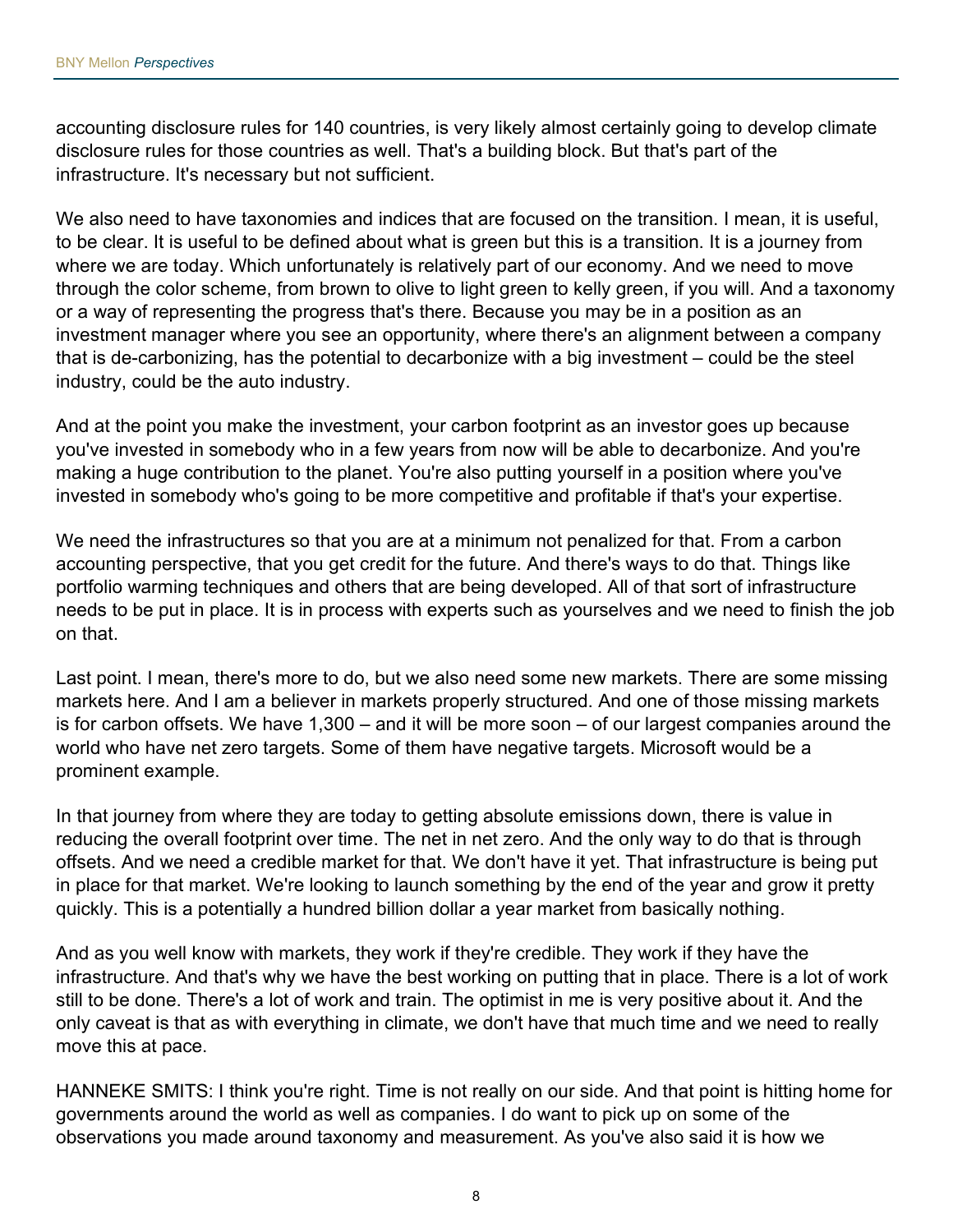measure value is critical. But there's some considerable challenges around clarity and standardized nomenclature and metrics, and how we hold companies to account.

The EU rules that have been introduced are a bold step towards some more comprehensive fiduciary duty. But how bold of a step do you think they are, and how critical is it also that regulators around the world actually align around a common set of metrics and taxonomy?

MARK CARNEY: I think it's important that they align broadly around similar taxonomies. I think my years being involved in regulation suggests to me that I'd be surprised if they fully align around taxonomies. But to me, it's exceptionally important for some form of taxonomy that has at its heart the transition and this decarbonization. This movement as opposed to a binary taxonomy or only having a binary taxonomy.

I'll make it tangible in a very non-standard way, which, when I think of my colleagues at the central banks – my former colleagues at the central banks now and both the Bank of England, European Central Bank with explicit efforts to incorporate climate change. Not just into their supervision activities of banks and insurers, but into the way they conduct monetary policy.

One of the challenges they have is not having adequate taxonomies of third parties that they can use to then differentiate between assets in the market. And they don't want to be the capital allocators. But equally, they need some market-neutral standard. And they need a standard that captures the transition not just the end state. That's one example. It's a microcosm example of a much bigger set of issues.

The taxonomy issue: Europe's led on it, without question. The core taxonomy has value but it doesn't have as broad a value as what we need, so we may need another instrument.

I think we can make progress through the private sector on using science-based targets which are climate pathways by sector, and actually aggregating them through portfolio warming and other techniques. That remains to be seen, but if we can get consensus around that, that would be helpful.

But I'll make a last comment, which overarches all of this. Which is there will always be an issue around these approaches. Whether they're disclosure or taxonomy. Where the common elements are building blocks and the different jurisdictions, different societies, it's a better way to put it, may have on top of that foundation additions. Because in the end, part of this is an expression of values. And if I can bring it. . . not necessarily taxonomy, but bring it back to disclosure. In the end, TCFD disclosure, core climate disclosure. The way most of us think about it is with respect ultimately to the enterprise value of a company. At some point, the impact of being on the wrong side of the carbon price for example, will hit the value of the underlying business. And if we have that information, markets can judge and pull forward today.

But there is a school of thought, particularly in Europe, about also assessing double materiality. The impact of the company on the climate or on nature itself. Even if that does not necessarily come back to the value of the company today except through some risk on social license.

Those judgments may be different by jurisdiction, by society. Which is why we can get to a degree of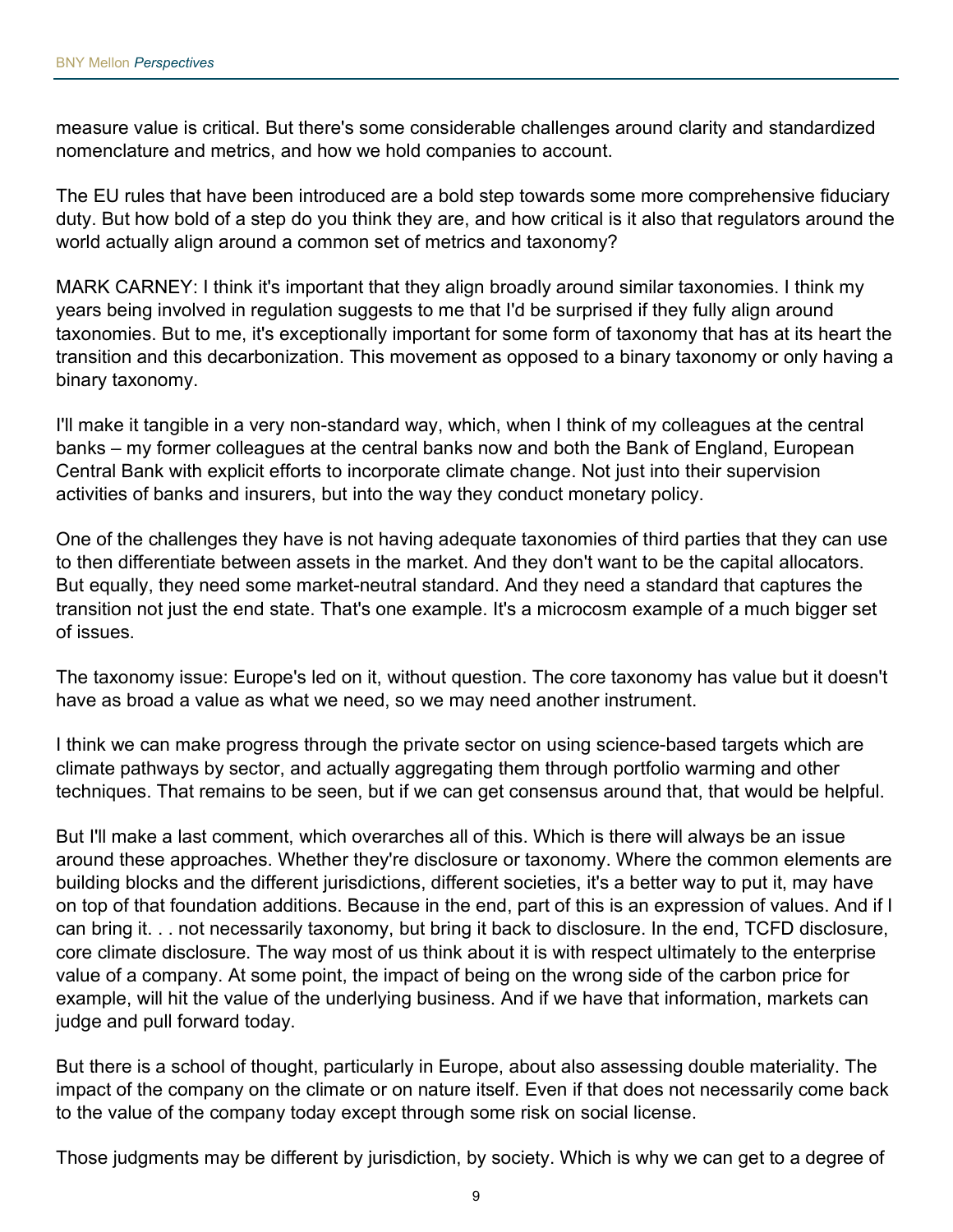commonality. But I think there still will be some tailoring in different places.

HANNEKE SMITS: Summarizing, TCFD and disclosures are helping markets and market participants understand the risk that is in the system or inherent in companies as they're on a path to transition. For example, for the fossil fuel sector to actually understand the value or lack of value of what are going to be stranded assets and how they work through that. Or for insurance companies to understand the liabilities that they may be facing because of climate change. I think all of that comes out through TCFD. And allows market participants to better understand the financial impact that is going to have on the companies that are being assessed.

The other piece of what you're saying is there aren't really good benchmarks yet for how we measure the good that a company can do by helping us to get to a planet or a way of living that is more sustainable.

MARK CARNEY: Yeah, I think that's right. Those measures are being developed. And so, the double materiality, if you will . . . the impact on, for example, on biodiversity . . . here are efforts through . . . and there are reporting frameworks, the GRI framework of reporting is one example of that.

I think that the IFRS process for the so-called sustainability Standards Board, which will be an open process over the course of the next few years, a lot of these discussions will be at the heart of what is enterprise value-relevant. As you rightly say, TCFD relevant if you will, or consistent and what goes beyond that. And that certain jurisdictions will apply only the former and others will apply the latter as well. And this is a question.

Though I think we may be surprised to what extent more and more apply all of this type of disclosure. Of course, it has to be provided with some framework. And let me give one reason for that which is, one of the things I think we have learned in recent years is this concept of dynamic materiality. There are certain issues that weren't relevant five years ago, 10 years ago, but all of a sudden do become relevant to the value of a company. Certainly, and maybe it doesn't happen overnight, but it happens within the case of few years.

For example, in some jurisdictions, the U.S. as an example on diversity and a much, much clearer approach and more effective approach. Not just words but actions. In terms of company diversity of management, diversity of boards, diversity, true diversity inclusiveness within companies brought to the fore in a way that impacts broader stakeholder perceptions and valuations of companies there. We've seen it with climate and we'll increasingly see it with climate. And potentially biodiversity in nature for the impact it has on value. Maybe not today but prospectively in the future.

HANNEKE SMITS: You're right. Certainly, from looking at this through the investment lens, it's hard for me not to do that as CEO of an investment management company. A lot of us have are clearly very focused on considering the environmental, social, and governance issues as we evaluate companies. And to your point, it's been a lot of focus on the S and the G. And it's not transferring to the E as well.

One topic that gets debate in the space is the effectiveness of shareholder engagement. Thinking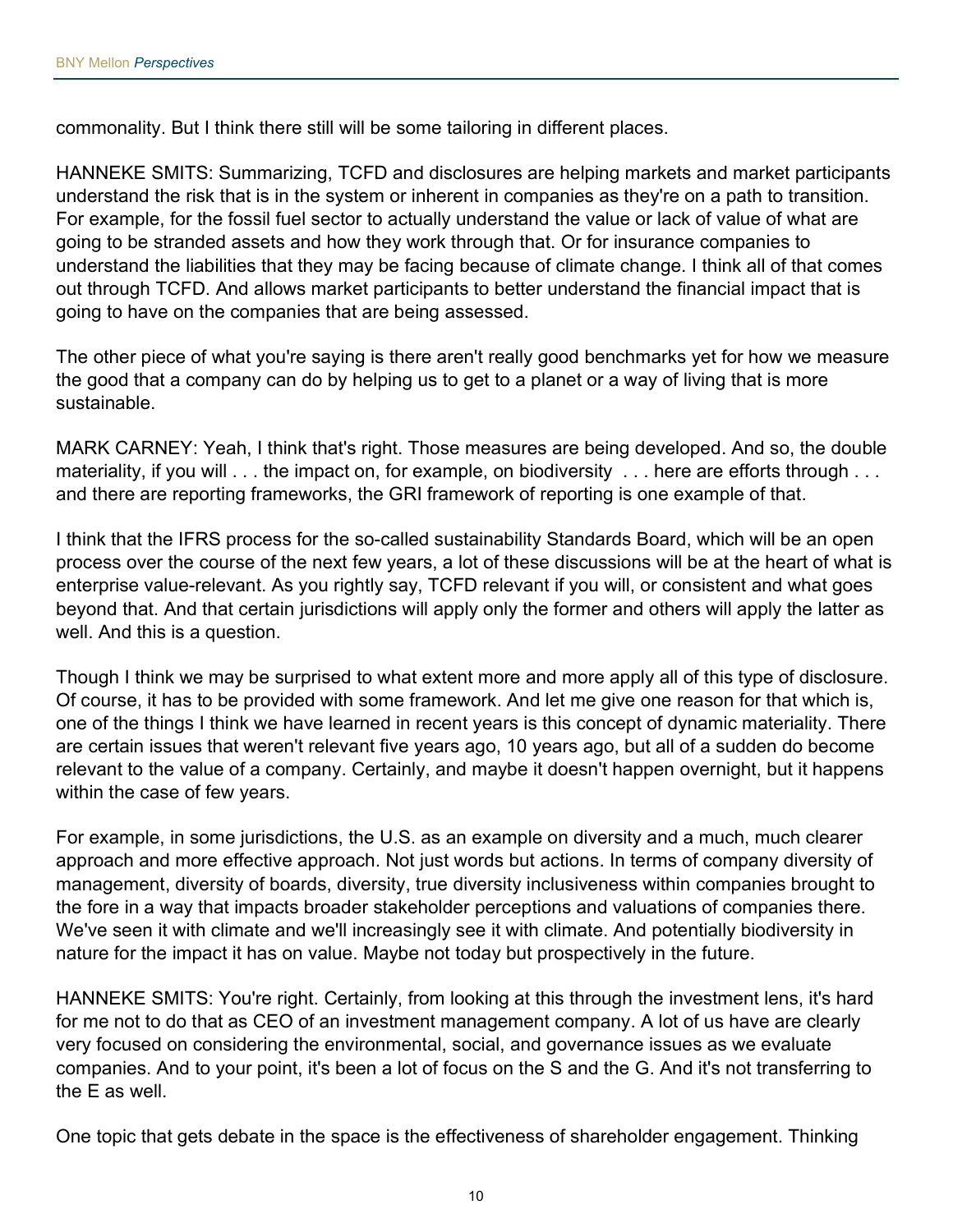about the example you mentioned of diversity. Typically, as shareholders you can actively use your vote by voting for or against, say, certain director appointments. If you're not seeing that diversity is being achieved, you could vote against certain director appointments. That's proven so far. A bit harder perhaps on the E of the ESG.

With the possible exception of some of the transition plans that we started to see some companies publish, how do you suggest that investment managers hold companies to account so that we can actually make progress?

MARK CARNEY: It's a great question. Very live issue as you know. And one of the developments is explicit votes on those transition plans. A so-called say on transition. There's been a number of companies, major companies. Unilever would be an example. I think probably was the first one. As in many things in sustainability, actually Unilever the first one.

But 15 or so major companies, largely in the U.K., North America, have volunteered, voluntarily having votes on transition. So not proxy battles on that, and explicitly on their transition plans.

I think it's a very interesting argument. It goes to the question of how successful have been, for example, say on pay. Advisory resolution where we have in the U.K. as you well know, a formal structure for that and a convention, I think is the way I would put it, in terms of certain thresholds that doesn't have to be defeated. The pay proposal. But there are certain thresholds where it becomes uncomfortable or deemed inappropriate for boards of sufficient shareholders have voiced or voted against.

That's possible with transition plans. Just to give the both sides of the argument, one aspect of this is that in the end this is strategy and you're voting on a core element of strategy. And are shareholders reaching through the veil of governance into running the company. I can see the argument. However, the importance of this and the importance of this for the investors... The increasing importance of this for the investors and stakeholders suggests that there does need to be heavy engagement on transition plans going forward as they move from transition objectives to actual plan.

The first is... The most formal is an actual vote structure. Let's see how these rounds of votes go over the course of the year. But the active engagement on these issues will be increasingly important. And I would say it's interesting, with two years ago. Hanneke, you have this perspective as well. I've heard from a number of CEOs that would say that. . . it was interesting, I raised climate as a longer-term issue. No shareholder ever raises it with me as a CEO. I don't run into any CEOs who say that anymore. The engagement is clearly there and the question is how much more should it be structured.

HANNEKE SMITS: I agree with that. I think they're all focused on it. But it's then about as shareholders as well, about assessing the credibility of those transition plans that are being put to us. And to your point, what is the role of the shareholder versus role of the boards in that regard as well.

Just shifting back maybe for some of the final questions here to value. How important in this backdrop is it for companies to reset really their social and strategic actions to reflect the values that clients and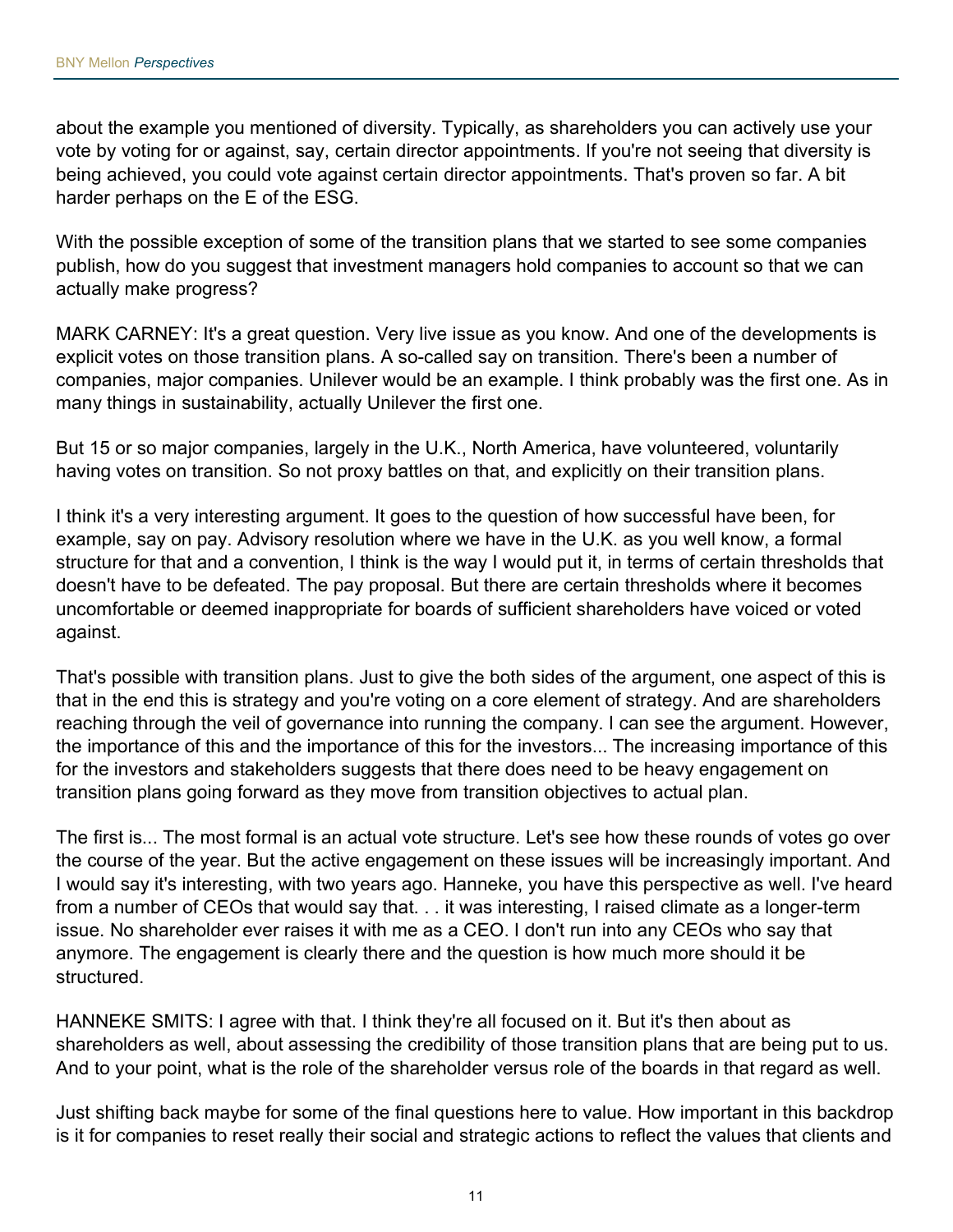investors are increasingly demanding, moving away from pure financial values?

MARK CARNEY: It's ultimately a question of how one runs the company, to the extent one runs a company with a sense of purpose and alignment with stakeholders. And the way I guess, to take a step back. . . The way I put this, my experience in studying of the evidence as well, has been that this broad alignment with values, values of stakeholders, broad alignment with ESG and lots of challenges in measurement. But if we get to the heart of it, the out-performance comes from a number of areas.

And one of them is that the management that tends to focus on these issues also tends to think about broader structural long-term changes in the economy. They're focused on sustainability, but they're also recognizing that the digital revolution, changes in machine learning and artificial intelligence are having these structural changes. They're more strategic and more prepared for broader shifts. That's first.

The second is, I do think that the impact – and there's more and more evidence of this – the impact on employees and other stakeholders and the alignment that comes from that and the quality that comes from that is one of the things I go through in the book. It's about the distinction. The classic sort of . . . being an economist for a second, but the classic element theory of the firm is all about the relative costs of contracts. External contracts versus internal norms. You can push out the influence of the corporation if you have clear purpose in alignment with your stakeholders. And often that alignment comes around values.

The last point is more of a defensive one, but it's no less relevant for it. And it goes back to what we were talking about a few minutes ago, which is there are some elements or values in society that no, they're not material today, but they could be material tomorrow. And they could . . .we do get these situations where there's jump to default if you will with social license. And the extreme damage that is done to companies if they step afoul of that.

We have an example in this week when we're having this discussion with football in Europe, which is a total misread by the business side of these institutions of the values of their stakeholders, their clients. But also, from my read of the commentary, of their players and senior management on the pitch. That's an example of something that is value-driven that one wouldn't have thought necessarily affected the underlying economics. But if to put to the test, absolutely has. There's multiple, multiple channels through which this comes.

HANNEKE SMITS: I agree with you. And there's also a lot that's been changed over the course of our careers. Just thinking about the next generation coming into finance. While I think over the last three decades or so, there's been an enormous amount of change with respect to technology, regulatory environment, necessary skills. But also to what you're just talking about.

At least in my observation, this generation has a far greater consciousness with respect to the challenges that are being faced by society more broadly. And they're very keen to live their values. Knowing that and given these changes, I have no doubt that someone with your background is often asked for advice by students or people looking to enter financial services or any sector. And I'm sort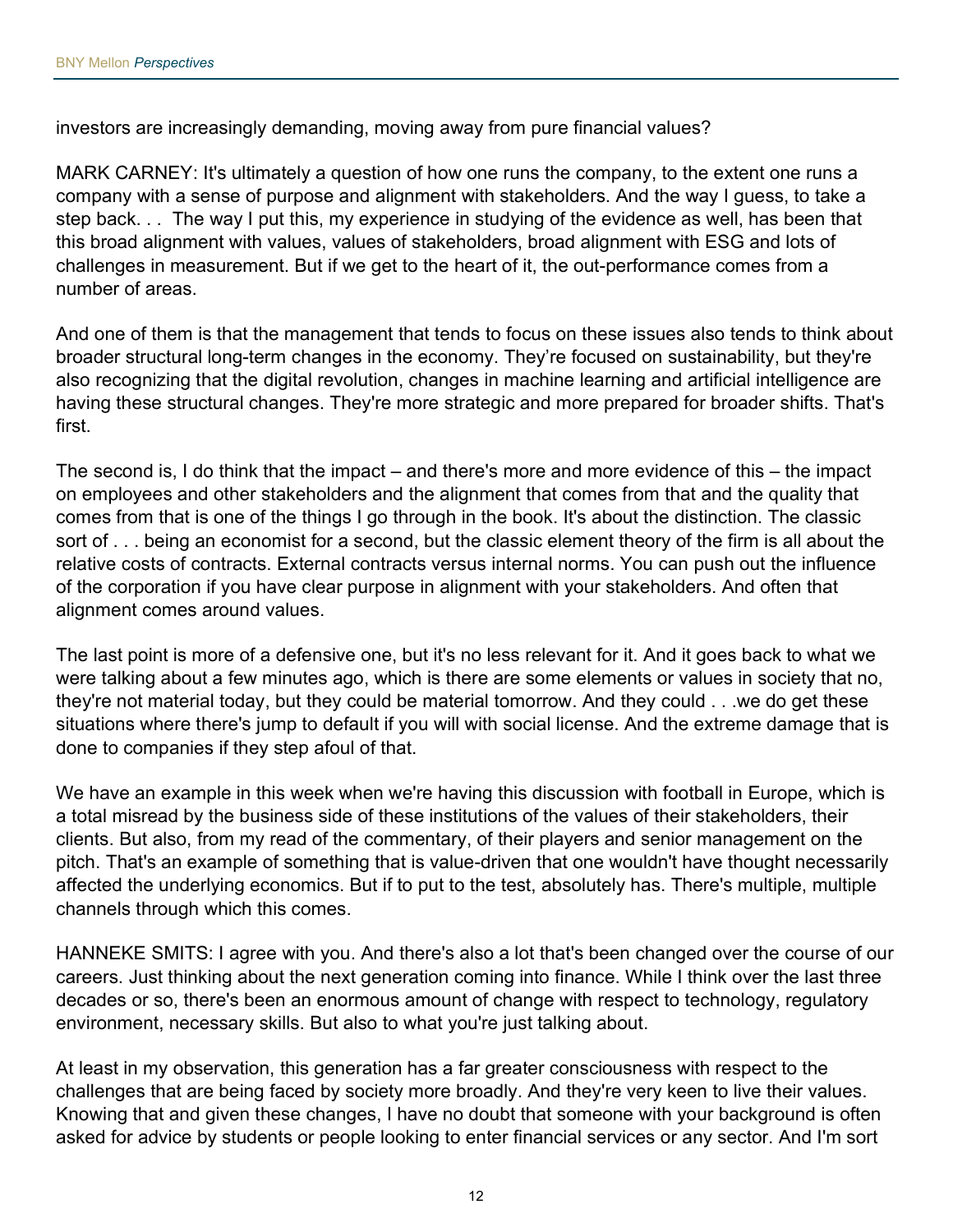of curious what advice you might either give your own 23-year-old self today, or younger people today as they think about their career?

MARK CARNEY: It's interesting. It's a great question. If I could go back to my 23-year-old self . . . All the things I would have done ... But I do think, and you've seen it. . . I know I've seen it from your career, and I believe I've lived this in mine: It is exceptionally important to work with people you respect and organizations whose values you share. And the most unhappy people – and unfortunately, I've worked with some very unhappy people over the years – are those who tried to force themselves into a situation because they think it's the right thing to do. Or because they think they'll make more money.

Life is very short. Days might be long, but the years are short. It sounds trite, but it really is true that the success comes from that alignment. And part of the way you can judge that alignment is just the people you're going to be working with. That's the first thing.

The second big point I think I would make and advice is that there are big shifts. There are big structural shifts that happen. The past is not necessarily prologue. And you think of the shifts that we've been through in terms of geopolitics, fall of the Berlin Wall and everything that changed with that. This rise of openness and globalization. This fundamental change on the digital side, and how all the huge economic changes are happening with that.

And we're at the cusp. We're just at the start of that sustainable revolution. Which will change the way business is done and the way we live. In some ways we can anticipate, but many we can't. And in parallel, machine learning and artificial intelligence are a revolution. But in those circumstances, when you're going to have to bring the two together. Where you're going to have those big changes, the more you're working with people you value, n a situation you care about, or for an objective you care about, a purpose you can identify. . . That's another key test. The more successful you'll be through those big changes and the more you'll just enjoy yourself.

And the last thing is one of the most important things for health and success is to sleep at night. And it's much easier to sleep at night if you think you're doing the right thing. And one of the great joys I had when you and I were at the Bank of England, was the purpose to promote the good of the people of the United Kingdom. That's what we're trying to do, day in and day out. It's easier to rest.

HANNEKE SMITS: Now, it's a fantastic cause to get rallied around. And I agree with you that you have to start with the people, and not focus. . . Sometimes individuals can be unduly focused on something that may look good in the short term, but are making the wrong trade for the long term. And it does come down to the people. And as you say so eloquently. The purpose of what you want to achieve as well as whether it aligns with the people you'll be working with or the institution you'll be working for.

Mark, it's been a real pleasure to be speaking to you on the opportunities and challenges in addressing climate change. And I'm really heartened by the growing commitment from global organizations, regulators, actually leaders like yourself that are really coming together to tackling these issues head-on, which I think is not only encouraging, but I would actually posit, it's really